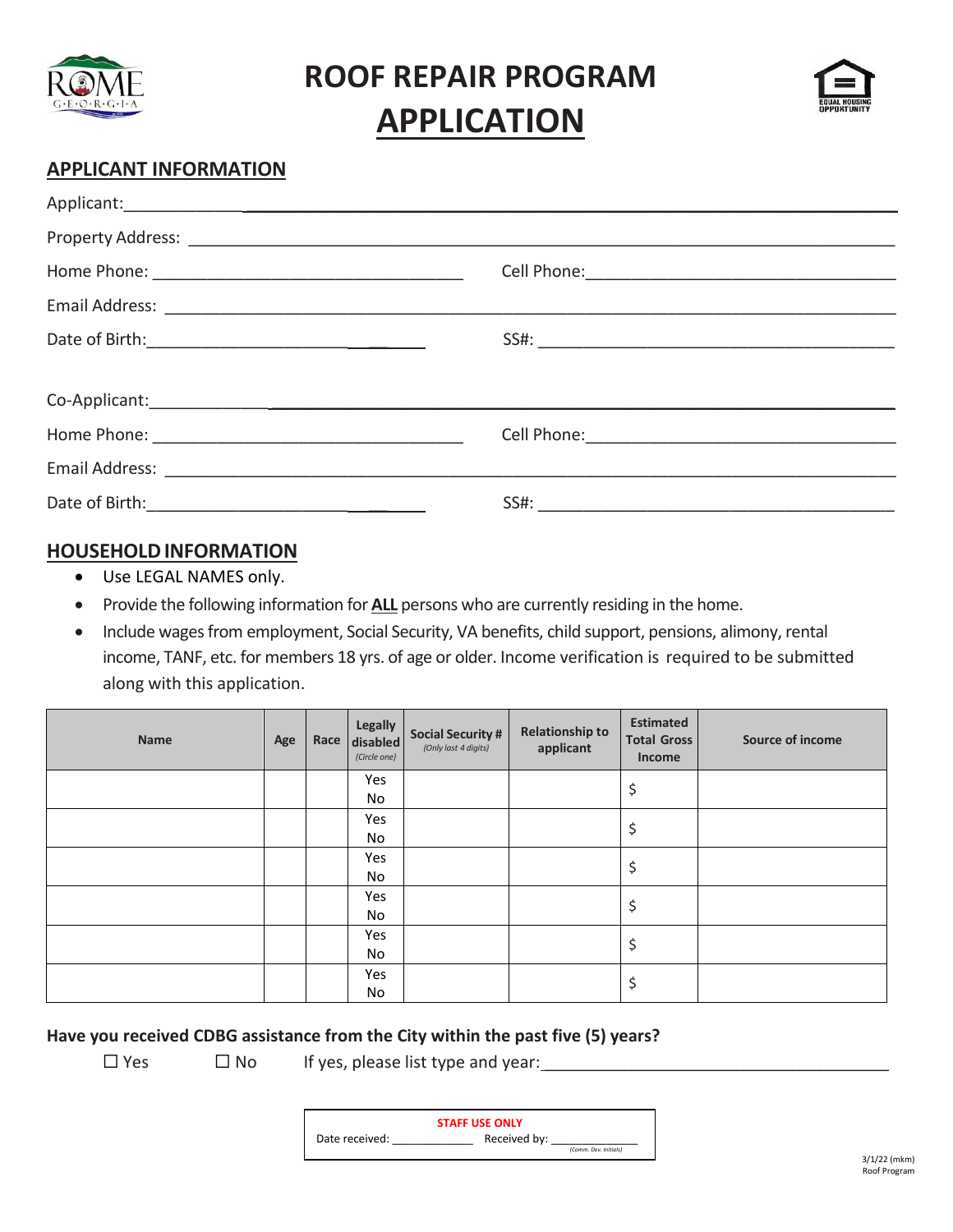**Do any members of the household or an immediate family member (spouse, parent, children or siblings) work** (whether full or part time) as an employee of or serve as an elected or appointed official (whether paid or **unpaid)** of the City of Rome, GA? □ Yes □ No

| If yes, please indicate the household/family member name & position below: |             |  |
|----------------------------------------------------------------------------|-------------|--|
| Name:                                                                      |             |  |
|                                                                            |             |  |
| Position:                                                                  | Department: |  |

#### **ASSETS**

Please list all assets and account balances/values. All information provided will be verified.

| <b>Type of Account</b>   | <b>Applicant</b>              | Co-applicant | <b>Other household</b><br>member |  |
|--------------------------|-------------------------------|--------------|----------------------------------|--|
|                          | List account balance or value |              |                                  |  |
| Checking account         | \$                            |              |                                  |  |
| Savings account          | \$                            | Ś            | \$                               |  |
| <b>Credit Union</b>      | \$                            | \$           | \$                               |  |
| Stocks & Bonds           | \$                            | Ś            | \$                               |  |
| Mutual funds             | \$                            | Ś            | \$                               |  |
| IRA account              | \$                            | Ś            | \$                               |  |
| <b>Employer pensions</b> | \$                            | Ś            | \$                               |  |
| Other:                   | \$                            | ς            | Ś                                |  |
| Other:                   | \$                            |              |                                  |  |

#### **PROPERTY INFORMATION**

| Year structure was built: Year structure                                                                                                                                                                                                 | <b>Type of structure:</b> Type of structure: |  |
|------------------------------------------------------------------------------------------------------------------------------------------------------------------------------------------------------------------------------------------|----------------------------------------------|--|
| Do you have homeowner's insurance?<br>□ Yes<br>$\Box$ No<br>If yes, please indicate the company & policy number below:<br>Company name: the company name of the company name of the company of the company of the company of the company |                                              |  |
| Policy Number: The contract of the contract of the contract of the contract of the contract of the contract of the contract of the contract of the contract of the contract of the contract of the contract of the contract of           | Policy expiration date:                      |  |
| Are property taxes current? $\Box$ Yes<br>$\square$ No<br>If no, please explain:                                                                                                                                                         |                                              |  |

#### **REMINDERS & PROGRAM INFORMATION**

- Read the Roof Repair Program Guidelines thoroughly.
- Please keep in mind that not ALL your desired repairs are program eligible. This program only allows for roof rehabilitation of the home.
- This program does NOT cover extensive repairs. Staff will determine eligibility.
- Funding for this program is limited and based on a first come, first served basis for eligible applicants.
- Completion of an application does NOT constitute an approval for assistance.
- Demographic information is confidential and collected for reporting requirements only. The City of Rome and RRP does business in accordance with the Federal Fair Housing Law and Federal Equal Opportunity Act, and does not discriminate against any person because of race, color, gender, age, disability, religion, marital status, or national origin.